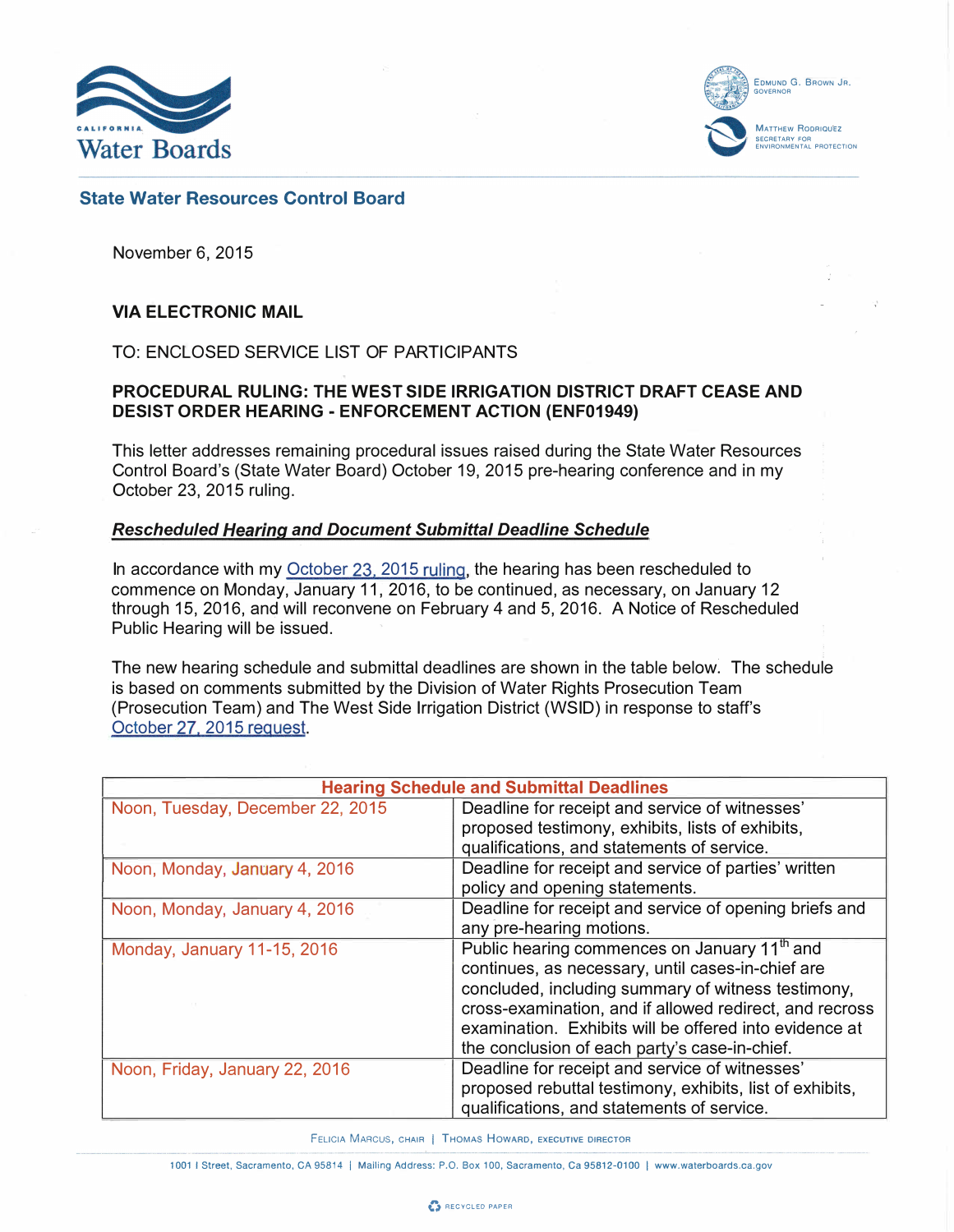| <b>Hearing Schedule and Submittal Deadlines (continued)</b> |                                                                                                                                                                                                                                                                            |  |
|-------------------------------------------------------------|----------------------------------------------------------------------------------------------------------------------------------------------------------------------------------------------------------------------------------------------------------------------------|--|
| Thursday, February 4-5, 2016                                | Public hearing continues for oral summation of written<br>rebuttal testimony (time permitting) and cross-<br>examination of witnesses. Rebuttal exhibits will be<br>offered into evidence at the conclusion of each party's<br>presentation of proposed rebuttal evidence. |  |

The hearing team requested input from the parties concerning the deadlines for submittal of written testimony and exhibits in support of the parties' cases-in-chief and rebuttal evidence. The Prosecution Team and WSID responded to this request. The Prosecution Team proposed a submittal deadline for evidence in support of cases-in-chief of December 9, 2015, and a submittal deadline for rebuttal evidence of January 6, 2016. WSID proposed a submittal deadline for evidence in support of cases-in-chief of twenty business days after completion of all depositions and disclosure of documents requested under the Public Records Act. WSID proposed a submittal deadline for rebuttal evidence of twenty business days following the deadline for evidence in support of cases-in-chief. The above schedule reflects an accommodation of both requests to the extent feasible given the constraints imposed by the limitations on available hearing dates.

With the exception of the deposition of Mr. Michael George, as currently noticed to be held on December 7, 2015, all other depositions are scheduled to be completed by November 23, 2015. The deadline for submittal of evidence in support of the parties' cases in chief is set nineteen business days after November 23; 2015. The deadline for submittal of rebuttal evidence is set for approximately twenty business days after submittal of evidence in support of cases-in-chief. If the parties believe that they will be prejudiced in the presentation of their case because of information discovered during the deposition of Mr. George, or because of documents disclosed after November 23, 2015, the parties may request an extension of time to submit relevant evidence related to that particular issue with a showing of good cause as to why the evidence could not have been submitted in a timely manner.

Pursuant to the hearing team's request for the availability of the parties during the months of February and March, South Delta Water Agency (SDWA) is the only party who indicated that it has a conflict on February 4 and 5, 2016. SDWA did not provide any additional information regarding this conflict or whether the conflict could be resolved. Because of the unavailability of WSID's attorney in the latter part of February, and the unavailability of multiple other parties on remaining dates in February and March, I am scheduling February 4 and 5, 2016, for the presentation of summaries of rebuttal testimony and cross-examination of rebuttal witnesses. expect that because SDWA is represented by co-counsel, and in the absence of more information regarding the nature of the conflict, SDWA can accommodate these dates for the timely completion of the scheduled proceeding. Should any of SDWA's rebuttal witnesses be unavailable on February 4 and 5, I will allow for their testimony and cross-examination during the January hearing dates.

# Second Pre-Hearing Conference

I am not planning to conduct a second pre-hearing conference. I will provide additional information regarding time limits for presentation of rebuttal testimony and cross-examination of rebuttal witnesses after the conclusion of the parties' cases-in-chief.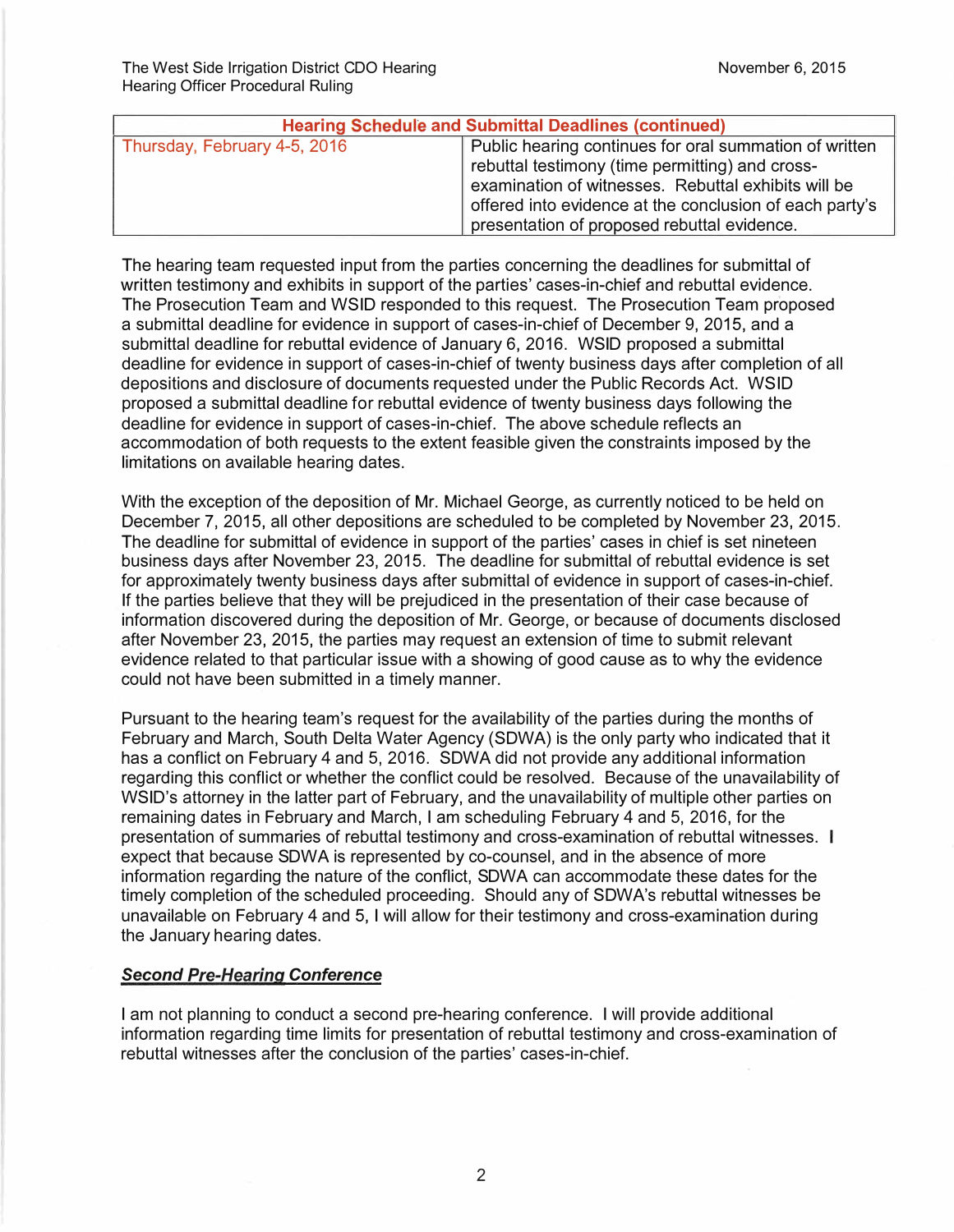### Stipulations as to Matters not in Dispute

The Prosecution Team and WSID should continue to confer regarding stipulations as to undisputed facts so as to streamline the hearing process. Stipulations should be submitted as soon as possible to eliminate unnecessary testimony.

### Opening Briefs and Motions

I will allow the parties to submit opening briefs, to be received by noon on January 4, 2016. Any pre-hearing motions must also be received by noon on January 4, 2016. Opening briefs and pre-hearing motions are subject to the following page limitations: a) opening briefs -10 pages; b) motions - 10 pages. Parties electing to file a joint brief or motion are allowed up to 20 pages.

# Order of Presentation and Limits for Policy Statements, Opening Statements, and Direct Testimony (Cases-in-Chief)

At this time, I am setting the following time limits for the presentation of opening or policy statements and direct testimony. I may modify these limits based on the requests of the parties to combine their allowed time, or as necessary during the hearing to avoid duplicative testimony or to otherwise maintain the efficiency of the hearing.

### 1. Opening/Policy Statements

I encourage the parties to submit a written opening statement or policy statement limited to no more than 10 pages. Oral opening statements by parties participating by rebuttal or crossexamination only will be limited to five (5) minutes. Policy statements by any other persons will also be limited to five (5) minutes. The order of presentation is as follows:

- 1. Central Delta Water Agency (five (5) minutes)
- 2. Byron-Bethany Irrigation District (five (5) minutes) ·
- 3. Westlands Water Company (five (5) minutes)
- 4. City and County of San Francisco (five (5) minutes)
- 5. State Water Contractors (five (5) minutes)
- 6. All other persons (five (5) minutes)

The parties may choose to combine their allowed time for opening or policy statements with that of other parties.

#### 2. Opening Statements

Opening statements by parties presenting a case-in-chief will be limited to twenty (20) minutes. The order of presentation is as follows:

- t. Division of Water Rights Prosecution Team (twenty (20) minutes)
- 2. The West Side Irrigation District (twenty (20) minutes)
- 3. California Department of Water Resources (twenty (20) minutes).
- 4. South Delta Water Agency (twenty (20) minutes)
- 5. San Joaquin Tributaries Authority (twenty (20) minutes)

The parties may choose to combine their allowed time for opening statements with that of other parties.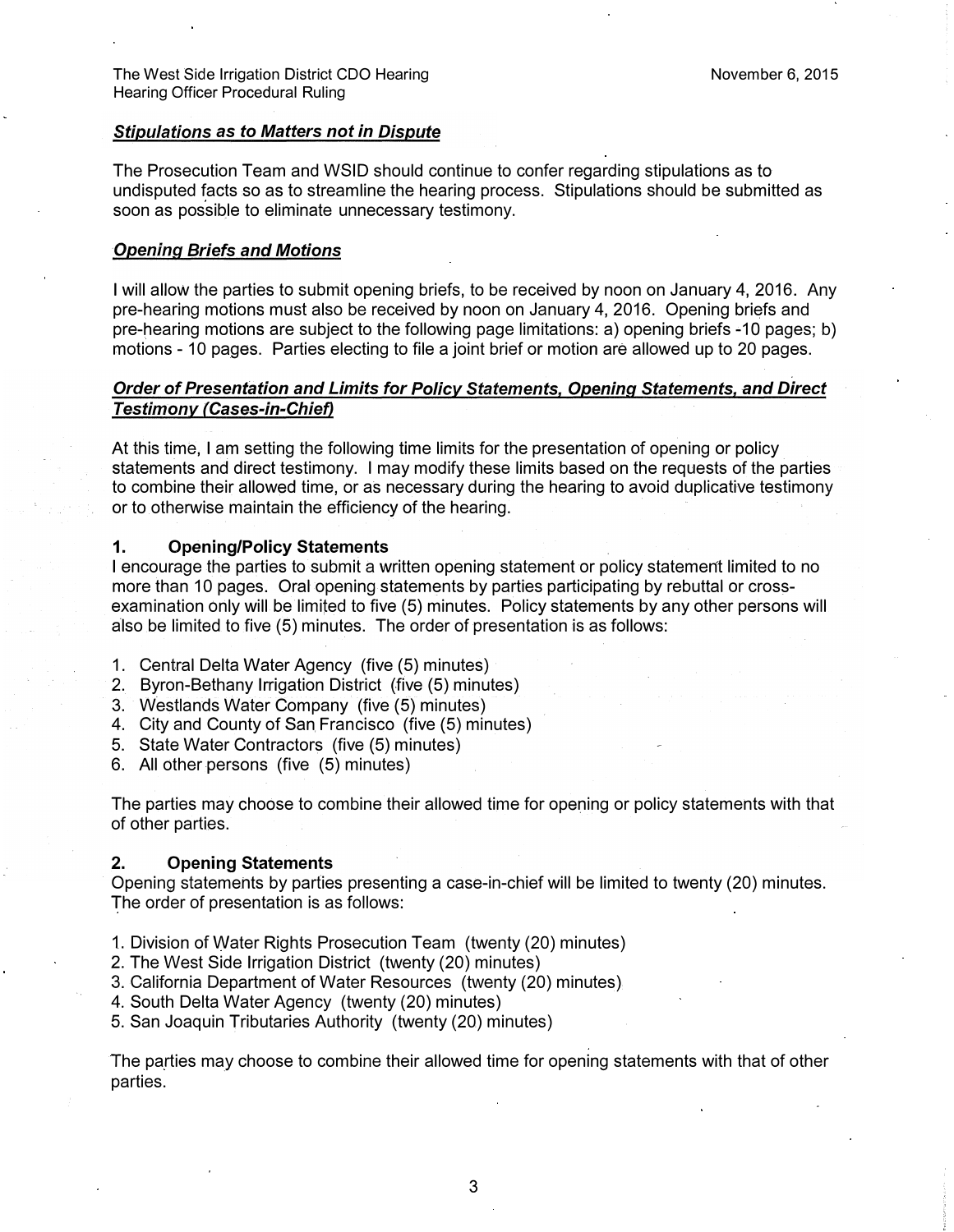### 3. Direct Testimony

Oral summaries by the witnesses of direct testimony submitted by parties presenting a case-inchief will be limited to twenty (20) minutes per witness and up to one (1) hour total to present all of the party's direct testimony. Additional time may be allowed upon an offer of proof as to the substance, purpose, and relevancy of the expected testimony. The order of presentation is as follows:

- 1. Division of Water Rights Prosecution Team (one ( 1) hour)
- 2. The West Side Irrigation District (one (1) hour)
- 3. California Department of Water Resources (twenty (20) minutes)
- 4. South Delta Water Agency (one (1) hour)
- 5. San Joaquin Tributaries Authority (one (1) hour)

The parties may choose to combine their allowed time for direct testimony with that of other parties.

### . Order of Presentation: Cross-Examination of Witnesses

Cross examination is not limited to. the scope of direct testimony. (Cal. Code Regs., tit. 23, § 648.5,1; Gov. Code, § 11513, subd. (b).) Cross-examination should, however, be limited to the factual issues in dispute. I will not permit the parties to attempt to make legal or policy arguments during the evidentiary portion of the hearing through cross-examination, the presentation of direct testimony; or otherwise. The scope of cross-examination of any redirect, if allowed, or rebuttal testimony will be limited to the scope of the redirect or rebuttal testimony, respectively.

At this time, I am setting the following time limits for cross-examination. I may modify these limits based on the requests of the parties to combine their allowed time, or as necessary during the hearing to avoid duplicative testimony or to otherwise maintain the efficiency of the hearing. WSID and the Prosecution Team Will be limited to one (1) hour to cross-examine each witness or panel of witnesses, and all other parties will be limited to ten (10) minutes to cross-examine each witness or panel of witnesses. The order of presentation is as follows:

- 1. Division of Water Rights Prosecution Team (one (1) hour)
- 2. The West Side Irrigation District (one (1) hour)
- 3. California Department of Water Resources (ten (10) minutes)
- 4. South Delta Water Agency (ten (10) minutes)
- 5. San Joaquin Tributaries Authority (ten (10) minutes)
- 6. Central Delta Water Agency (ten (10) minutes)
- 7. Byron-Bethany Irrigation District (ten (10) minutes)
- 8. Westlands Water Company (ten (10) minutes)
- 9. City and County of San Francisco (ten (10) minutes)
- 10. State Water Contractors (ten (10) minutes)

The parties may choose to combine their allowed time for cross-examination with that of other parties.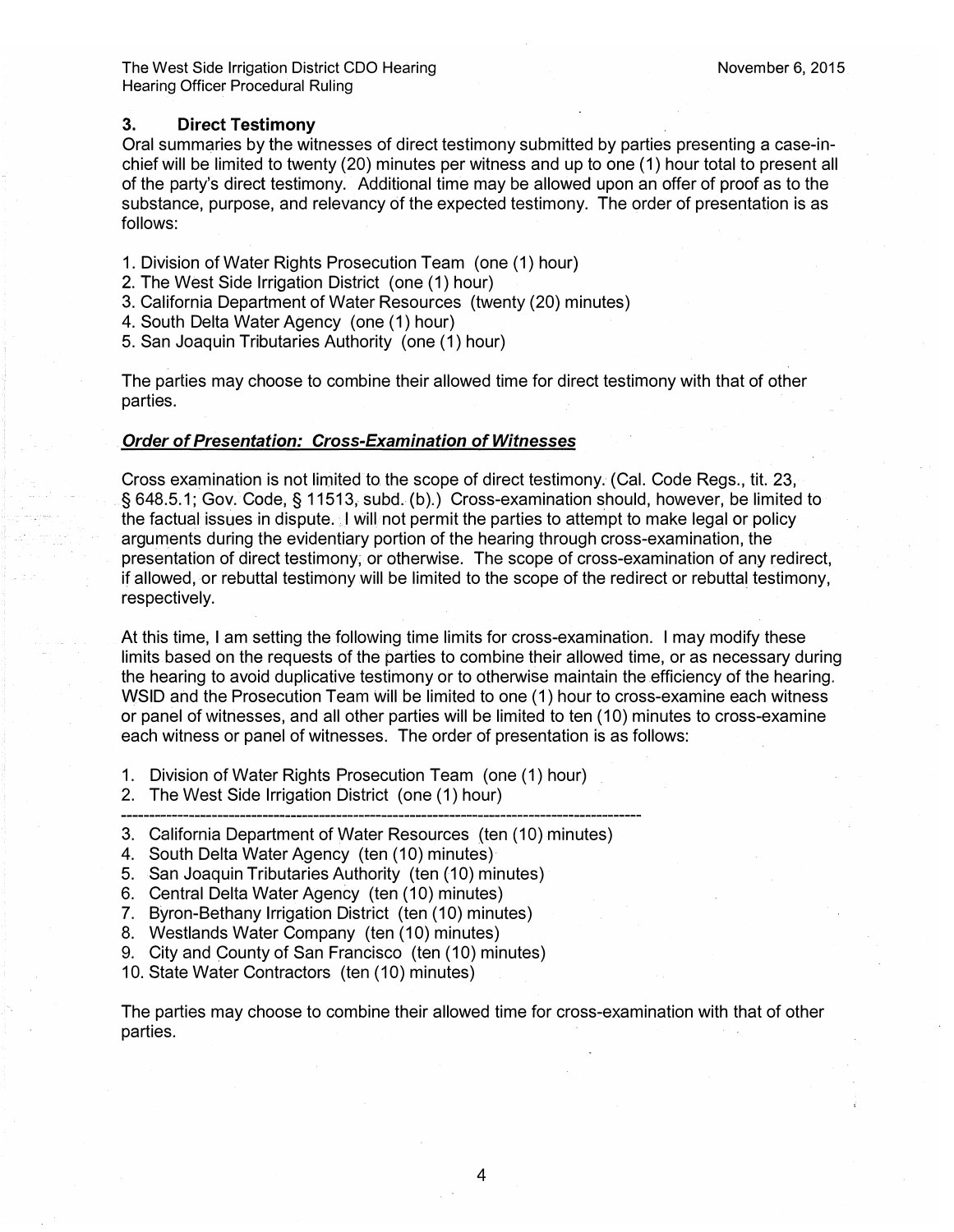# Redirect and Recross Examination

At my discretion, I may allow redirect examination upon an offer of proof as to the substance, purpose, and relevancy of the expected testimony. Any redirect examination and recross examination that I allow will be limited to the scope of the cross-examination and the redirect examination, respectively.

Redirect and recross examination will follow the same order as presentation of cases-in-chief and cross-examination, respectively.

### Rebuttal Testimony

Rebuttal testimony must be received by noon on January 22, 2016, in writing after completion of all cases-in-chief, as scheduled above. Parties may present an oral summation of submitted written rebuttal testimony during the hearing, after all parties have presented their cases-in-chief and their witnesses have been cross-examined if time allows. Parties should offer any rebuttal exhibits into evidence after presenting rebuttal testimony.

Rebuttal testimony and cross-examination will follow the same order of presentation of cases-inchief and cross-examination, respectively.

#### Closing Briefs

I will allow written closing briefs. I will set the deadline and page limits for written closing briefs at the end of the hearing.

#### Ex Parte Communications

I would like to remind the parties that ex parte communications concerning substantive or controversial procedural issues relevant to this hearing are prohibited. Please be sure to copy the service list on any correspondence to me, the other Board Members, and the hearing team related to this matter.

Thank you for your continued cooperation. Questions regarding non-controversial procedural matters should be directed to Staff Counsel Nicole Kuenzi at (916) 322-4142 or by email to Nicole.Kuenzi@waterboards.ca.gov; or to Ernie Mona at (916) 341-5359 or by email to Ernie.Mona@waterboards.ca.gov. (Gov. Code, § 11430.20, subd. (b).)

Sincerely,

Frances Sping Weber

Hearing Officer

Enclosure: Service List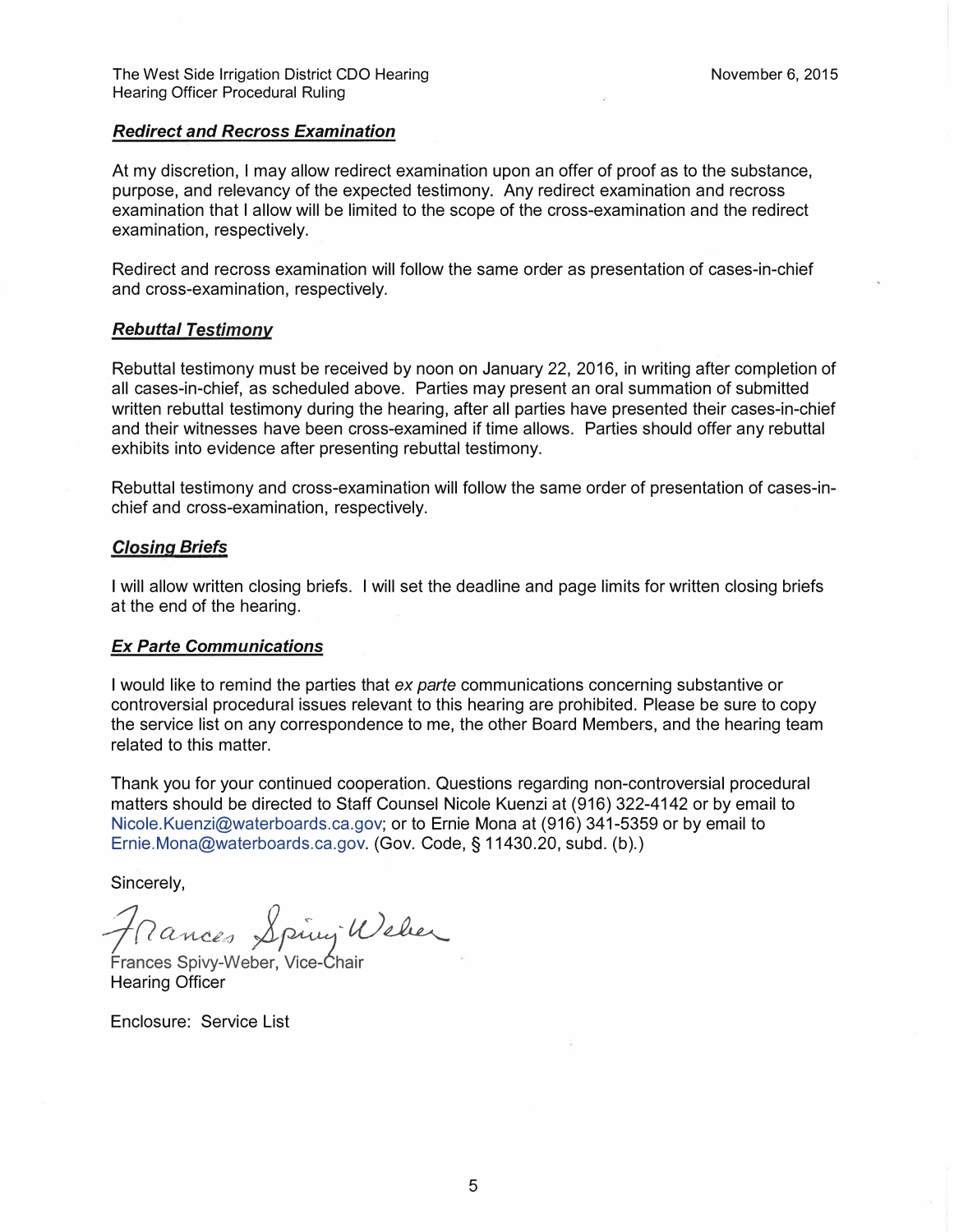٦

 $\mathsf{r}$ 

# **SERVICE LIST OF PARTICIPANTS THE WEST SIDE IRRIGATION DISTRICT CEASE AND DESIST ORDER HEARING**

**(October 8, 2015)**

| Parties<br>THE FOLLOWING MUST BE SERVED WITH WRITTEN TESTIMONY, EXHIBITS AND OTHER<br>DOCUMENTS. (All have AGREED TO ACCEPT electronic service, pursuant to the rules specified in the                                              |                                                                                                                                                                                                                                                                                              |  |
|-------------------------------------------------------------------------------------------------------------------------------------------------------------------------------------------------------------------------------------|----------------------------------------------------------------------------------------------------------------------------------------------------------------------------------------------------------------------------------------------------------------------------------------------|--|
| hearing notice.)                                                                                                                                                                                                                    |                                                                                                                                                                                                                                                                                              |  |
| <b>DIVISION OF WATER RIGHTS</b><br><b>Prosecution Team</b><br>Andrew Tauriainen, Attorney III<br><b>SWRCB Office of Enforcement</b><br>1001   Street,<br>16th Floor<br>Sacramento, CA 95814<br>Andrew.Tauriainen@waterboards.ca.gov | THE WEST SIDE IRRIGATION DISTRICT<br>Jeanne M. Zolezzi<br>Karna Harrigfeld<br>Janelle Krattiger<br>Herum\Crabtree\Suntag<br>5757 Pacific Ave., Suite 222<br>Stockton, CA 95207<br>jzolezzi@herumcrabtree.com<br>kharrigfeld@herumcrabtree.com<br>jkrattiger@herumcrabtree.com                |  |
| <b>STATE WATER CONTRACTORS</b><br><b>Stephanie Morris</b><br>1121 L Street, Suite 1050<br>Sacramento, CA 95814<br>smorris@swc.org                                                                                                   | <b>WESTLANDS WATER DISTRICT</b><br>Daniel O'Hanlon<br>Rebecca Akroyd<br>Kronick Moskovitz Tiedemann & Girard<br>400 Capitol Mall, 27th Floor<br>Sacramento, CA 95814<br>dohanlon@kmtg.com<br>rakroyd@kmtg.com<br>Philip Williams of Westlands Water District<br>pwilliams@westlandswater.org |  |
| <b>SOUTH DELTA WATER AGENCY</b><br>John Herrick, Esq.<br>Dean Ruiz<br>4255 Pacific Ave., Suite 2<br>Stockton, CA 95207<br>jherrlaw@aol.com<br>dean@hprlaw.net                                                                       | <b>CENTRAL DELTA WATER AGENCY</b><br>Jennifer Spaletta<br>Spaletta Law PC<br>PO Box 2660<br>Lodi, CA 95241<br>jennifer@spalettalaw.com<br>Dante Nomellini and Dante Nomellini, Jr.<br>Nomellini, Grilli & McDaniel<br>ngmplcs@pacbell.net<br>dantejr@pacbell.net                             |  |
| CITY AND COUNTY OF SAN FRANCISCO<br>Jonathan Knapp<br>Office of the City Attorney<br>1390 Market Street, Suite 418<br>San Francisco, CA 94102<br>jonathan.knapp@sfgov.org                                                           | <b>SAN JOAQUIN TRIBUTARIES AUTHORITY</b><br>Valeri Kincaid<br>O'Laughlin & Paris LLP<br>2617 K Street, Suite 100<br>Sacramento, CA 95814<br>vkincaid@olaughlinparis.com                                                                                                                      |  |